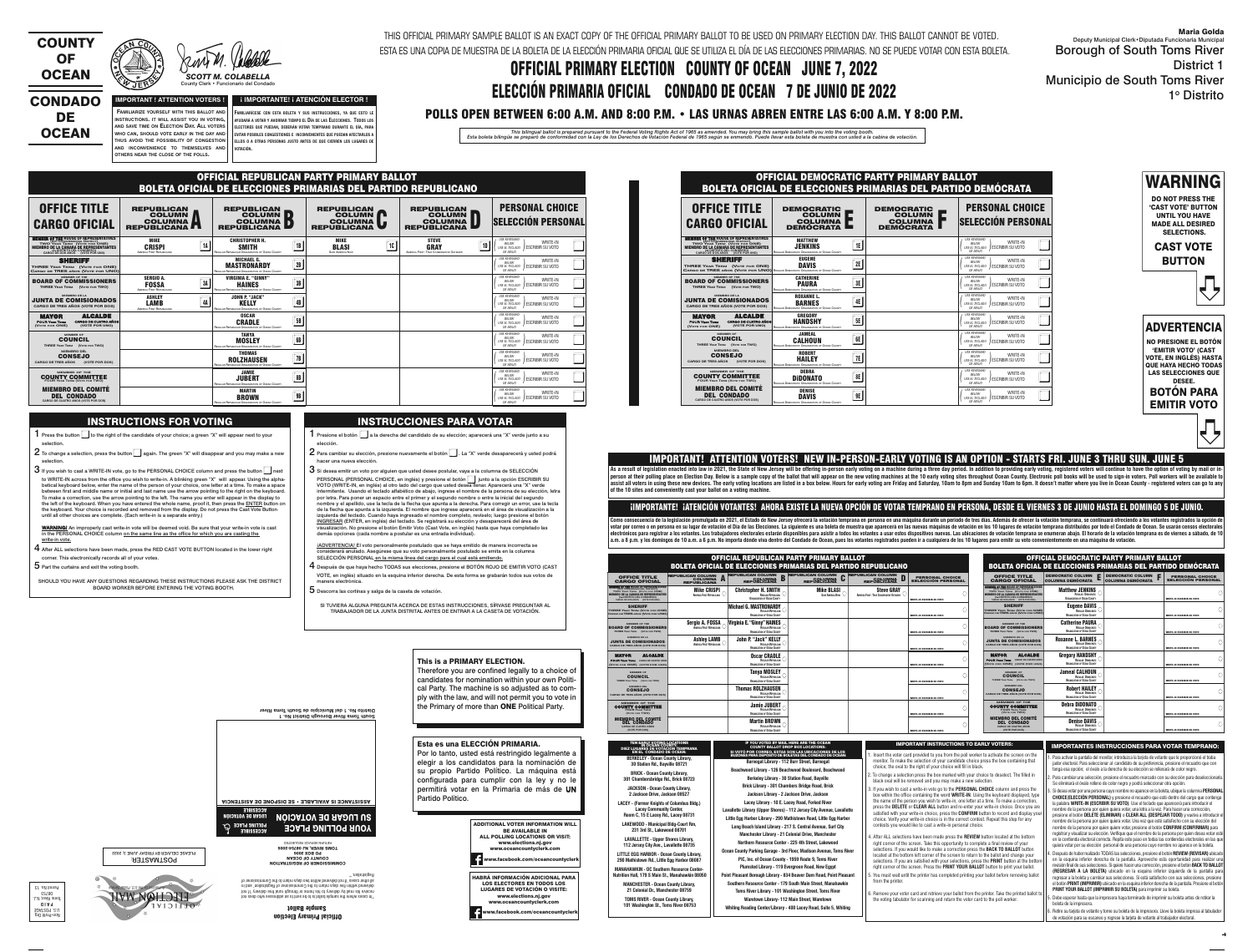#### **IMPORTANT ! ATTENTION VOTERS ! FAMILIARIZE YOURSELF WITH THIS BALLOT AND INSTRUCTIONS. IT WILL ASSIST YOU IN VOTING, AND SAVE TIME ON ELECTION DAY. ALL VOTERS WHO CAN, SHOULD VOTE EARLY IN THE DAY AND**

DE **OCEAN** 

**THUS AVOID THE POSSIBILITY OF CONGESTION**

**OTHERS NEAR THE CLOSE OF THE POLLS.**



## CONDADO



County Clerk • Funcionario del Condado

 $\mathsf{AND} \parallel \mathsf{NCONVEN}$  inconvenience to themselves and  $\parallel \mathsf{Nort}$  (in **FAMILIARÍCESE CON ESTA BOLETA Y SUS INSTRUCCIONES, YA QUE ESTO LE AYUDARÁ A VOTAR Y AHORRAR TIEMPO EL DÍA DE LAS ELECCIONES. TODOS LOS ELECTORES QUE PUEDAN, DEBERÁN VOTAR TEMPRANO DURANTE EL DÍA, PARA EVITAR POSIBLES CONGESTIONES E INCONVENIENTES QUE PUEDAN AFECTARLOS A ELLOS O A OTRAS PERSONAS JUSTO ANTES DE QUE CIERREN LOS LUGARES DE**

THIS OFFICIAL PRIMARY SAMPLE BALLOT IS AN EXACT COPY OF THE OFFICIAL PRIMARY BALLOT TO BE USED ON PRIMARY ELECTION DAY. THIS BALLOT CANNOT BE VOTED. ESTA ES UNA COPIA DE MUESTRA DE LA BOLETA DE LA ELECCIÓN PRIMARIA OFICIAL QUE SE UTILIZA EL DÍA DE LAS ELECCIONES PRIMARIAS. NO SE PUEDE VOTAR CON ESTA BOLETA.

# OFFICIAL PRIMARY ELECTION COUNTY OF OCEAN JUNE 7, 2022 ELECCIÓN PRIMARIA OFICIAL CONDADO DE OCEAN 7 DE JUNIO DE 2022

# POLLS OPEN BETWEEN 6:00 A.M. AND 8:00 P.M. • LAS URNAS ABREN ENTRE LAS 6:00 A.M. Y 8:00 P.M.

This bilingual ballot is prepared pursuant to the Federal Voting Rights Act of 1965 as amended. You may bring this sample ballot with you into the voting booth.<br>Esta boleta bilingüe se preparó de conformidad con la Ley de

**¡ IMPORTANTE! ¡ ATENCIÓN ELECTOR !** 

WARNING

DO NOT PRESS THE 'CAST VOTE' BUTTON UNTIL YOU HAVE MADE ALL DESIRED SELECTIONS.

CAST VOTE BUTTON

ê



NO PRESIONE EL BOTÓN 'EMITIR VOTO' (CAST VOTE, EN INGLÉS) HASTA **QUE HAYA HECHO TODAS** LAS SELECCIONES QUE DESEE.

- hacer una nueva elección.
- $3\,$ Si desea emitir un voto por alguien que usted desee postular, vaya a la columna de SELECCIÓN PERSONAL (PERSONAL CHOICE, en inglés) y presione el botón  $\parallel\,\parallel$  junto a la opción ESCRIBIR SU PERSONAL (PERSONAL CHOICE, en inglés) y presione el botón ██ junto a la opción ESCRIBIR S<br>VOTO (WRITE-IN, en inglés) al otro lado del cargo que usted desea llenar. Aparecerá una "X" verde intermitente. Usando el teclado alfabético de abajo, ingrese el nombre de la persona de su elección, letra por letra. Para poner un espacio entre el primer y el segundo nombre o entre la inicial del segundo nombre y el apellido, use la tecla de la flecha que apunta a la derecha. Para corregir un error, use la tecla de la flecha que apunta a la izquierda. El nombre que ingrese aparecerá en el área de visualización a la izquierda del teclado. Cuando haya ingresado el nombre completo, revíselo; luego presione el botón INGRESAR (ENTER, en inglés) del teclado. Se registrará su elección y desaparecerá del área de visualización. No presione el botón Emitir Voto (Cast Vote, en inglés) hasta que haya completado las demás opciones (cada nombre a postular es una entrada individual).
- iADVERTENCIA! El voto personalmente postulado que se haya emitido de manera incorrecta se considerará anulado. Asegúrese que su voto personalmente postulado se emita en la columna SELECCIÓN PERSONAL en la misma línea del cargo para el cual está emitiendo.
- $\boldsymbol{4}$  Después de que haya hecho TODAS sus elecciones, presione el BOTÓN ROJO DE EMITIR VOTO (CAST VOTE, en inglés) situado en la esquina inferior derecha. De esta forma se grabarán todos sus votos de manera electrónica.
- ${\bf 5}$  Descorra las cortinas y salga de la caseta de votación.

| <b>BOTÓN PARA</b>  |  |
|--------------------|--|
| <b>EMITIR VOTO</b> |  |

#### INSTRUCTIONS FOR VOTING

- 1 Press the button  $\Box$  to the right of the candidate of your choice; a green "X" will appear next to your selection.
- 
- $2$  To change a selection, press the button $\Box$  again. The green "X" will disappear and you may make a new selection.  $3$  If you wish to cast a WRITE-IN vote, go to the PERSONAL CHOICE column and press the button  $\Box$  next to WRITE-IN across from the office you wish to write-in. A blinking green "X" will appear. Using the alphabetical keyboard below, enter the name of the person of your choice, one letter at a time. To make a space between first and middle name or initial and last name use the arrow pointing to the right on the keyboard.
- To make a correction, use the arrow pointing to the left. The name you enter will appear in the display to the left of the keyboard. When you have entered the whole name, proof it, then press the ENTER button on the keyboard. Your choice is recorded and removed from the display. Do not press the Cast Vote Button until all other choices are complete. (Each write-in is a separate entry.)
- WARNING! An improperly cast write-in vote will be deemed void. Be sure that your write-in vote is cast in the PERSONAL CHOICE column on the same line as the office for which you are casting the <u>write-in vote.</u>
- $4$  After ALL selections have been made, press the RED CAST VOTE BUTTON located in the lower right corner. This electronically records all of your votes.
- ${\bf 5}$  Part the curtains and exit the voting booth.

ê

Por lo tanto, usted está restringido legalmente a elegir a los candidatos para la nominación de su propio Partido Político. La máquina está configurada para cumplir con la ley y no le permitirá votar en la Primaria de más de **UN** 

SHOULD YOU HAVE ANY QUESTIONS REGARDING THESE INSTRUCTIONS PLEASE ASK THE DISTRICT BOARD WORKER BEFORE ENTERING THE VOTING BOOTH.

### INSTRUCCIONES PARA VOTAR

1 Presione el botón  $\square$  a la derecha del candidato de su elección; aparecerá una "X" verde junto a su elección.  $2$  Para cambiar su elección, presione nuevamente el botón  $\Box$  . La "X" verde desaparecerá y usted podrá

#### **Barnegat Library - 112 Burr Street, Barnegat Beachwood Library - 126 Beachwood Boulevard, Beachwood Berkeley Library - 30 Station Road, Bayville Brick Library - 301 Chambers Bridge Road, Brick Jackson Library - 2 Jackson Drive, Jackson Lacey Library - 10 E. Lacey Road, Forked River**  SI VOTÓ POR CORREO, ESTAS SON LAS UBICACIONES DE LOS<br>BUZONES PARA DEPÓSITO DE BOLETAS DEL CONDADO DE OCEAN:

 Deputy Municipal Clerk•Diputada Funcionaria Municipal Borough of South Toms River District 2 Municipio de South Toms River 2º Distrito

SI TUVIERA ALGUNA PREGUNTA ACERCA DE ESTAS INSTRUCCIONES, SÍRVASE PREGUNTAR AL TRABAJADOR DE LA JUNTA DISTRITAL ANTES DE ENTRAR A LA CASETA DE VOTACIÓN.



Therefore you are confined legally to a choice of candidates for nomination within your own Political Party. The machine is so adjusted as to comply with the law, and will not permit you to vote in the Primary of more than ONE Political Party.

Esta es una ELECCIÓN PRIMARIA.

. Retire su tarjeta de votante y tome su boleta de la impresora. Lleve la boleta impresa al tabulado de votación para su escaneo y regrese la tarjeta de votante al trabajador electoral.

Partido Político.



PLEASE DELIVER BY FRIDAY JUNE 3, 2022



Official Primary Election Sample Ballot "In cases where the sample ballot is to be sent to an addressee who does not receive his mail by delivery to his home or through rural free delivery 'if not delivered within five days return to the Commissioner of Registration' and in all other cases 'if not delivered within two days return to the Commissioner of

Registration.'"

COMMISSIONER OF REGISTRATION COUNTY OF OCEAN PO BOX 2006 TOMS RIVER, NJ 08754-2006

Non-Profit Org. U.S. POSTAGE **P A I D**<br>Toms River, N.J. 08753 Permit No. 13

|                                                                             | ASSISTANCE IS AVAILABLE • SE DISPONE DE ASISTENCIA       |
|-----------------------------------------------------------------------------|----------------------------------------------------------|
| VCCE2IBLE<br>LUGAR DE VOTACION<br><b>POLLING PLACE</b><br><b>VCCESSIBLE</b> | <b>UQIDATOV BE VOTACIÓN</b><br><b>YOUR POLLING PLACE</b> |
|                                                                             | HE LOKN REKAICE KEODERLED                                |

6. Remove your voter card and retrieve your ballot from the printer. Take the printed ballot t the voting tabulator for scanning and return the voter card to the poll worker.

IMPORTANT INSTRUCTIONS TO EARLY VOTERS: INSTRUCTIONES INSTRUCCIONES PARA VOTAR TEMPRANO:

**South Toms River Borough District No. 2 Distrito No. 2 del Municipio de South Toms River**

> ADDITIONAL VOTER INFORMATION WILL BE AVAILABLE IN



As a result of legislation enacted into law in 2021, the State of New Jersey will be offering in-person early voting on a machine during a three day period. In addition to providing early voting, registered voters will con person at their polling place on Election Day. Below is a sample copy of the ballot that will appear on the new voting machines at the 10 early voting sites throughout Ocean County. Electronic poll books will be used to si assist all voters in using these new devices. The early voting locations are listed in a box below. Hours for early voting are Friday and Saturday, 10am to 8pm and Sunday 10am to 6pm. It doesn't matter where you live in Oc **of the 10 sites and conveniently cast your ballot on a voting machine.**

**BRICK - Ocean County Library, 301 Chambersbridge Rd., Brick 08723 JACKSON - Ocean County Library, 2 Jackson Drive, Jackson 08527 LACEY - (Former Knights of Columbus Bldg.) Lacey Community Center, Room C, 15 E Lacey Rd., Lacey 08731 LAKEWOOD - Municipal Bldg-Court Rm, 231 3rd St., Lakewood 08701 LAVALLETTE - Upper Shores Library, 112 Jersey City Ave., Lavallette 08735 LITTLE EGG HARBOR - Ocean County Library, 290 Mathistown Rd., Little Egg Harbor 08087 MANAHAWKIN - OC Southern Resource Center- Nutrition Hall, 179 S Main St., Manahawkin 08050 MANCHESTER - Ocean County Library, 21 Colonial Dr., Manchester 08759 TOMS RIVER - Ocean County Library, 101 Washington St., Toms River 08753**

| TEN EARLY VOTING LOCATIONS                                    |
|---------------------------------------------------------------|
| IN OCEAN COUNTY:<br>DIEZ LUGARES DE VOTACIÓN T <u>EMPRANA</u> |
|                                                               |
| <b>EN EL CONDADO DE OCEAN:</b>                                |
| <b>BERKELEY - Ocean County Library,</b>                       |
|                                                               |
| 30 Station Rd., Bayville 08721                                |

**Lavallette Library (Upper Shores) - 112 Jersey City Avenue, Lavallette Little Egg Harbor Library - 290 Mathistown Road, Little Egg Harbor Long Beach Island Library - 217 S. Central Avenue, Surf City Manchester Library - 21 Colonial Drive, Manchester Northern Resource Center - 225 4th Street, Lakewood Ocean County Parking Garage - 3rd Floor, Madison Avenue, Toms River PIC, Inc. of Ocean County - 1959 Route 9, Toms River Plumsted Library - 119 Evergreen Road, New Egypt Point Pleasant Borough Library - 834 Beaver Dam Road, Point Pleasant Southern Resource Center - 179 South Main Street, Manahawkin Toms River Library - 101 Washington Street, Toms River** 

**Waretown Library- 112 Main Street, Waretown Whiting Reading Center/Library - 400 Lacey Road, Suite 5, Whiting**

IF YOU VOTED BY MAIL HERE ARE THE OCEAN COUNTY BALLOT DROP BOX LOCATIONS:

Maria Golda

1. Para activar la pantalla del monitor, introduzca la tarjeta de votante que le proporcionó el traba jador electoral. Para seleccionar al candidato de su preferencia, presione el recuadro que con

- tenga esa opción; el óvalo a la derecha de su elección se rellenará de color negro. 2. Para cambiar una selección, presione el recuadro marcado con su elección para deseleccionarla.
- Se eliminará el óvalo relleno de color negro y podrá seleccionar otra opción. 3. Si desea votar por una persona cuyo nombre no aparece en la boleta, ubique la columna **PERSONAL**

 **CHOICE**(**ELECCIÓN PERSONAL)** y presione el recuadro que esté dentro del cargo que contenga la palabra **WRITE-IN (ESCRIBIR SU VOTO)**. Use el teclado que aparecerá para introducir el nombre de la persona por quien quiera votar, una letra a la vez. Para hacer una corrección, presione el botón **DELETE (ELIMINAR)** o **CLEAR ALL (DESPEJAR TODO)** y vuelva a introducir el nombre de la persona por quien quiera votar. Una vez que esté satisfecho con su elección del nombre de la persona por quien quiere votar, presione el botón **CONFIRM (CONFIRMAR)** para registrar y visualizar su elección. Verifique que el nombre de la persona por quien desea votar esté en la contienda electoral correcta. Repita este paso en todas las contiendas electorales en las que quiera votar por su elección personal de una persona cuyo nombre no aparece en la boleta.

4. Después de haber realizado TODAS las selecciones, presione el botón **REVIEW (REVISAR)** ubicado en la esquina inferior derecha de la pantalla. Aproveche esta oportunidad para realizar una revisión final de sus selecciones. Si quiere hacer una corrección, presione el botón **BACK TO BALLOT (REGRESAR A LA BOLETA)** ubicado en la esquina inferior izquierda de la pantalla para regresar a la boleta y cambiar sus selecciones. Si está satisfecho con sus selecciones, presione el botón **PRINT (IMPRIMIR)** ubicado en la esquina inferior derecha de la pantalla. Presione el botón **PRINT YOUR BALLOT (IMPRIMIR SU BOLETA)** para imprimir su boleta.

5. Debe esperar hasta que la impresora haya terminado de imprimir su boleta antes de retirar la boleta de la impresora.

 1. Insert the voter card provided to you from the poll worker to activate the screen on the monitor. To make the selection of your candidate choice press the box containing that choice; the oval to the right of your choice will fill in black. 2. To change a selection press the box marked with your choice to deselect. The filled in

- black oval will be removed and you may make a new selection.
- 3. If you wish to cast a write-in vote go to the **PERSONAL CHOICE** column and press the box within the office containing the word **WRITE-IN**. Using the keyboard displayed, type the name of the person you wish to write-in, one letter at a time. To make a correction, press the **DELETE** or **CLEAR ALL** button and re-enter your write-in choice. Once you are satisfied with your write-in choice, press the **CONFIRM** button to record and display yo choice. Verify your write-in choice is in the correct contest. Repeat this step for any contests you would like to cast a write-in personal choice.
- 4. After ALL selections have been made press the **REVIEW** button located at the bottom right corner of the screen. Take this opportunity to complete a final review of your selections. If you would like to make a correction press the **BACK TO BALLOT** button located at the bottom left corner of the screen to return to the ballot and change your selections. If you are satisfied with your selections, press the **PRINT** button at the bottom right corner of the screen. Press the **PRINT YOUR BALLOT** button to print your ballot. 5. You must wait until the printer has completed printing your ballot before removing ballot

from the printer

IMPORTANT! ATTENTION VOTERS! NEW IN-PERSON-EARLY VOTING IS AN OPTION - STARTS FRI. JUNE 3 THRU SUN. JUNE 5

#### ¡IMPORTANTE! ¡ATENCIÓN VOTANTES! AHORA EXISTE LA NUEVA OPCIÓN DE VOTAR TEMPRANO EN PERSONA, DESDE EL VIERNES 3 DE JUNIO HASTA EL DOMINGO 5 DE JUNIO.

Como consecuencia de la legislación promulgada en 2021, el Estado de New Jersey ofrecerá la votación temprana en persona en una máquina durante un periodo de tres días. Además de ofrecer la votación temprana, se continuará votar por correo o en persona en su lugar de votación el Día de las Elecciones. La siguiente es una boleta de muestra que aparecerá en las nuevas máquinas de votación en los 10 lugares de votación temprana distribuidos por electrónicos para registrar a los votantes. Los trabajadores electorales estarán disponibles para asistir a todos los votantes a usar estos dispositivos nuevas. Las ubicaciones de votación temprana se enumeran abajo. El ho a.m. a 8 p.m. y los domingos de 10 a.m. a 6 p.m. No importa dónde viva dentro del Condado de Ocean, pues los votantes registrados pueden ir a cualquiera de los 10 lugares para emitir su voto convenientemente en una máquina

| OFFICIAL DEMOCRATIC PARTY PRIMARY BALLOT<br><b>BOLETA OFICIAL DE ELECCIONES PRIMARIAS DEL PARTIDO DEMÓCRATA</b>                       |                                                                                                 |                                                                          |                                                                                                          |  |  |  |  |  |
|---------------------------------------------------------------------------------------------------------------------------------------|-------------------------------------------------------------------------------------------------|--------------------------------------------------------------------------|----------------------------------------------------------------------------------------------------------|--|--|--|--|--|
| <b>OFFICE TITLE</b><br><b>CARGO OFICIAL</b>                                                                                           | <b>DEMOCRATIC</b><br><b>COLUMN</b><br><b>COLUMNA</b><br><b>DEMOCRATA</b>                        | <b>DEMOCRATIC</b><br><b>COLUMN</b><br><b>COLUMNA</b><br><b>DEMOCRATA</b> | <b>PERSONAL CHOICE</b><br><b>SELECCIÓN PERSONAL</b>                                                      |  |  |  |  |  |
| <b>EMBER OF THE HOUSE OF REPRESENTATIVES</b><br>TWO YEAR TERM (VOTE FOR ONE)<br>CARGO DE DOS ANOS (VOTE POR UNO)                      | <b>MATTHEW</b><br> E <br><b>JENKINS</b><br>REGULAR DEMOCRATIC ORGANIZATION OF OCEAN COUNTY      |                                                                          | <b>USE KEYBOARD</b><br><b>WRITE-IN</b><br>BELOW<br>I ESCRIBIR SU VOTO<br>USE EL TECLADO<br>DE ABAJO      |  |  |  |  |  |
| <b>SHERIFF</b><br>THREE YEAR TERM (VOTE FOR ONE)<br>CARGO DE TRES AÑOS (VOTE POR UNO) REGULAR DEMOCRATIC ORGANIZATION OF OCEAN COUNTY | <b>EUGENE</b><br>2E<br>DAVIS                                                                    |                                                                          | <b>USE KEYBOARD</b><br>WRITE-IN<br>BELOW<br>ESCRIBIR SU VOTO<br>USE EL TECLADO<br>DF ARAJO               |  |  |  |  |  |
| <b>MEMBER OF THE</b><br><b>BOARD OF COMMISSIONERS</b><br>THREE YEAR TERM (VOTE FOR TWO)                                               | <b>CATHERINE</b><br>3E<br><b>PAURA</b><br>REGULAR DEMOCRATIC ORGANIZATION OF OCEAN COUNTY       |                                                                          | <b>USE KEYBOARD</b><br>WRITE-IN<br><b>BFIOW</b><br>ESCRIBIR SU VOTO<br><b>USE EL TECLADO</b><br>DE ABAJO |  |  |  |  |  |
| <b>MIEMBRO DE LA</b><br><b>JUNTA DE COMISIONADOS</b><br>CARGO DE TRES AÑOS (VOTE POR DOS)                                             | <b>ROXANNE L.</b><br>4E<br><b>BARNES</b><br>REGULAR DEMOCRATIC ORGANIZATION OF OCEAN COUNTY     |                                                                          | <b>USE KEYBOARD</b><br>WRITE-IN<br>BELOW<br><b>ESCRIBIR SU VOTO</b><br>USE EL TECLADO<br>DE ABAJO        |  |  |  |  |  |
| <b>ALCALDE</b><br><b>MAYOR</b><br>CARGO DE CUATRO AÑOS<br><b>FOUR YEAR TERM</b><br>(VOTE POR UNO)<br>(VOTE FOR ONE)                   | <b>GREGORY</b><br>5E<br><b>HANDSHY</b><br>REGULAR DEMOCRATIC ORGANIZATION OF OCEAN COUNTY       |                                                                          | <b>USE KEYBOARD</b><br>WRITE-IN<br>BELOW<br><b>ESCRIBIR SU VOTO</b><br>USE EL TECLADO<br>DE ABAJO        |  |  |  |  |  |
| <b>MEMBER OF</b><br><b>COUNCIL</b><br>THREE YEAR TERM (VOTE FOR TWO)                                                                  | <b>JAMEAL</b><br>6E<br><b>CALHOUN</b><br><b>REGULAR DEMOCRATIC ORGANIZATION OF OCEAN COUNTY</b> |                                                                          | <b>USE KEYBOARD</b><br>WRITE-IN<br>BELOW<br><b>ESCRIBIR SU VOTO</b><br><b>USE EL TECLADO</b><br>DE ABAJO |  |  |  |  |  |
| <b>MIEMBRO DEL</b><br><b>CONSEJO</b><br><b>CARGO DE TRES AÑOS</b><br>(VOTE POR DOS)                                                   | <b>ROBERT</b><br>7E<br><b>HAILEY</b><br>REGULAR DEMOCRATIC ORGANIZATION OF OCEAN COUNTY         |                                                                          | <b>USE KEYBOARD</b><br>WRITE-IN<br>BELOW<br><b>ESCRIBIR SU VOTO</b><br>USE EL TECLADO<br>DE ABAJO        |  |  |  |  |  |
| <b>MEMBER OF THE</b><br><b>COUNTY COMMITTEE</b><br><b>FOUR YEAR TERM (VOTE FOR TWO)</b>                                               | <b>NO PETITION FILED</b>                                                                        |                                                                          | <b>USE KEYBOARD</b><br>WRITE-IN<br>BELOW<br><b>ESCRIBIR SU VOTO</b><br>USE EL TECLADO<br>DE ABAJO        |  |  |  |  |  |
| <b>MIEMBRO DEL COMITÉ</b><br>DEL GONDADO<br>CARGO DE CUATRO AÑOS (VOTE POR DOS)                                                       | <b>NO PETITION FILED</b>                                                                        |                                                                          | <b>USE KEYBOARD</b><br>WRITE-IN<br><b>BFIOW</b><br>USE EL TECLADO   ESCRIBIR SU VOTO<br>DF ARAJO         |  |  |  |  |  |

| OFFICIAL REPUBLICAN PARTY PRIMARY BALLOT<br><b>BOLETA OFICIAL DE ELECCIONES PRIMARIAS DEL PARTIDO REPUBLICANO</b>          |                                                                                                        |                                                                                                             |                                                                                              |                                                                                |                                                                                                                 |  |  |  |  |
|----------------------------------------------------------------------------------------------------------------------------|--------------------------------------------------------------------------------------------------------|-------------------------------------------------------------------------------------------------------------|----------------------------------------------------------------------------------------------|--------------------------------------------------------------------------------|-----------------------------------------------------------------------------------------------------------------|--|--|--|--|
| <b>OFFICE TITLE</b><br><b>CARGO OFICIAL</b>                                                                                | <b>REPUBLICAN</b><br><b>COLUMN</b><br><b>COLUMNA</b><br><b>REPUBLICANA</b><br>$\overline{\phantom{a}}$ | <b>REPUBLICAN</b><br><b>COLUMN</b><br>ID.<br><b>COLUMNA</b><br>$\mathbf{D}$<br><b>REPUBLICANA</b>           | <b>REPUBLICAN</b><br><b>COLUMN</b><br>$\blacksquare$<br><b>COLUMNA</b><br><b>REPUBLICANA</b> | <b>REPUBLICAN</b><br><b>COLUMN</b><br><b>COLUMNA</b><br><b>REPUBLICANA</b>     | <b>PERSONAL CHOICE</b><br><b>SELECCIÓN PERSONAL</b>                                                             |  |  |  |  |
| MEMBER OF HEROUSE OF REPRESENTATIVES<br>TWO YEAR TERM (VOTE FOR ONE)<br>CARGO DE DOS AÑOS (VOTE POR UNO)                   | <b>MIKE</b><br>1A<br><b>CRISPI</b><br><b>AMERICA FIRST REPUBLICANS</b>                                 | <b>CHRISTOPHER H.</b><br>1B<br><b>SMITH</b><br><b>REGULAR REPUBLICAN ORGANIZATION OF OCEAN COUNTY</b>       | <b>MIKE</b><br>10<br><b>BLASI</b><br><b>SAVE AMERICA NOW</b>                                 | <b>STEVE</b><br>1D<br><b>GRAY</b><br>AMERICA FIRST: TRUE CONSERVATIVE OUTSIDER | <b>USE KEYBOARD</b><br>WRITE-IN<br>BELOW<br><b>ESCRIBIR SU VOTO</b><br>USE EL TECLADO<br>DE ABAJO               |  |  |  |  |
| <b>SHERIFF</b><br>THREE YEAR TERM (VOTE FOR ONE)<br>CARGO DE TRES AÑOS (VOTE POR UNO)                                      |                                                                                                        | <b>MICHAEL G.</b><br>2B<br><b>MASTRONARDY</b><br>REGULAR REPUBLICAN ORGANIZATION OF OCEAN COUNTY            |                                                                                              |                                                                                | <b>USE KEYBOARD</b><br>WRITE-IN<br>BELOW<br><b>ESCRIBIR SU VOTO</b><br><b>USE EL TECLADO</b><br>DE ABAJO        |  |  |  |  |
| MEMBER OF THE<br><b>BOARD OF COMMISSIONERS</b><br>THREE YEAR TERM (VOTE FOR TWO)                                           | <b>SERGIO A.</b><br>3A<br><b>FOSSA</b><br><b>AMERICA FIRST REPUBLICANS</b>                             | <b>VIRGINIA E. "GINNY"</b><br>3B<br><b>HAINES</b><br><b>REGULAR REPUBLICAN ORGANIZATION OF OCEAN COUNTY</b> |                                                                                              |                                                                                | <b>USE KEYBOARD</b><br>WRITE-IN<br>BELOW<br><b>ESCRIBIR SU VOTO</b><br>USE EL TECLADO<br><b>DE ABAJO</b>        |  |  |  |  |
| <b>MIEMBRO DE LA</b><br><b>JUNTA DE COMISIONADOS</b><br>CARGO DE TRES AÑOS (VOTE POR DOS)                                  | <b>ASHLEY</b><br>4A<br><b>LAMB</b><br>AMERICA FIRST REPUBLICANS                                        | <b>JOHN P. "JACK"</b><br>4B<br><b>KELLY</b><br><b>REGULAR REPUBLICAN ORGANIZATION OF OCEAN COUNTY</b>       |                                                                                              |                                                                                | <b>USE KEYBOARD</b><br>WRITE-IN<br><b>BELOW</b><br><b>ESCRIBIR SU VOTO</b><br>USE EL TECLADO<br>DE ABAJO        |  |  |  |  |
| <b>ALCALDE</b><br><b>MAYOR</b><br><b>CARGO DE CUATRO AÑOS</b><br><b>FOUR YEAR TERM</b><br>(VOTE POR UNO)<br>(VOTE FOR ONE) |                                                                                                        | <b>OSCAR</b><br><b>5B</b><br><b>CRADLE</b><br><b>REGULAR REPUBLICAN ORGANIZATION OF OCEAN COUNTY</b>        |                                                                                              |                                                                                | <b>USE KEYBOARD</b><br>WRITE-IN<br>BELOW<br><b>ESCRIBIR SU VOTO</b><br>USE EL TECLADO<br>DE ABAJO               |  |  |  |  |
| <b>MEMBER OF</b><br><b>COUNCIL</b><br>THREE YEAR TERM (VOTE FOR TWO)                                                       |                                                                                                        | <b>TANYA</b><br>6B<br><b>MOSLEY</b><br><b>REGULAR REPUBLICAN ORGANIZATION OF OCEAN COUNTY</b>               |                                                                                              |                                                                                | <b>USE KEYBOARD</b><br>WRITE-IN<br>BELOW<br><b>ESCRIBIR SU VOTO</b><br>USE EL TECLADO<br>DE ABAJO               |  |  |  |  |
| <b>MIEMBRO DEL</b><br><b>CONSEJO</b><br><b>CARGO DE TRES AÑOS</b><br>(VOTE POR DOS)                                        |                                                                                                        | <b>THOMAS</b><br>7B<br><b>ROLZHAUSEN</b><br>REGULAR REPUBLICAN ORGANIZATION OF OCEAN COUNTY                 |                                                                                              |                                                                                | <b>USE KEYBOARD</b><br>WRITE-IN<br>BELOW<br><b>ESCRIBIR SU VOTO</b><br><b>USE EL TECLADO</b><br>DE ABAJO        |  |  |  |  |
| MEMBER OF THE<br><b>COUNTY COMMITTEE</b>                                                                                   |                                                                                                        | <b>WILLIAM</b><br><b>8B</b><br><b>BRITTON</b><br>REGULAR REPUBLICAN ORGANIZATION OF OCEAN COUNTY            |                                                                                              |                                                                                | <b>USE KEYBOARD</b><br>WRITE-IN<br><b>BFIOW</b><br><b>ESCRIBIR SU VOTO</b><br>USE EL TECLADO<br>DE ABAJO        |  |  |  |  |
| <b>MIEMBRO DEL COMITÉ</b><br><b>DEL CONDADO</b><br>CARGO DE CUATRO AÑOS (VOTE POR DOS)                                     |                                                                                                        | <b>CAITLIN</b><br><b>9B</b><br><b>JUBERT</b><br>REGULAR REPUBLICAN ORGANIZATION OF OCEAN COUNTY             |                                                                                              |                                                                                | <b>USE KEYBOARD</b><br>WRITE-IN<br><b>BELOW</b><br><b>ESCRIBIR SU VOTO</b><br><b>USE EL TECLADO</b><br>DE ABAJO |  |  |  |  |

| <b>OFFICIAL REPUBLICAN PARTY PRIMARY BALLOT</b><br><b>BOLETA OFICIAL DE ELECCIONES PRIMARIAS DEL PARTIDO REPUBLICANO</b>                                                                                                 |                                                                    |                                                                                                 |                                                                    |                                                                  | <b>OFFICIAL DEMOCRATIC PARTY PRIMARY BALLOT</b><br><b>BOLETA OFICIAL DE ELECCIONES PRIMARIAS DEL PARTIDO DEMÓCRATA</b> |                                                                                                                                                                                                                         |                                                                                            |                                                   |                                                     |
|--------------------------------------------------------------------------------------------------------------------------------------------------------------------------------------------------------------------------|--------------------------------------------------------------------|-------------------------------------------------------------------------------------------------|--------------------------------------------------------------------|------------------------------------------------------------------|------------------------------------------------------------------------------------------------------------------------|-------------------------------------------------------------------------------------------------------------------------------------------------------------------------------------------------------------------------|--------------------------------------------------------------------------------------------|---------------------------------------------------|-----------------------------------------------------|
| <b>OFFICE TITLE</b><br><b>CARGO OFICIAL</b>                                                                                                                                                                              | <b>REPUBLICAN COLUMN</b><br><b>COLUMNA A</b><br><b>REPUBLICANA</b> | <b>REPUBLICAN COLUMN</b><br><b>COLUMNA</b><br>D<br><b>REPUBLICANA</b>                           | <b>D</b> REPUBLICAN COLUMN<br><b>COLUMNA</b><br><b>REPUBLICANA</b> | <b>REPUBLICAN COLUMN</b><br><b>COLUMNA</b><br><b>REPUBLICANA</b> | <b>PERSONAL CHOICE</b><br><b>SELECCIÓN PERSONAL</b>                                                                    | <b>OFFICE TITLE</b><br><b>CARGO OFICIAL</b>                                                                                                                                                                             | <b>DEMOCRATIC COLUMN</b><br>COLUMNA DEMÓCRATA                                              | <b>DEMOCRATIC COLUMN E</b><br>E COLUMNA DEMÓCRATA | <b>PERSONAL CHOICE</b><br><b>SELECCIÓN PERSONAL</b> |
| <b>EMBER OF THE HOUSE OF REPRESENTATIVES</b><br>(4th Congressional District)<br>TWO Year Term (Vote for ONE)<br>MIEMBRO DE LA CÁMARA DE REPRESENTANTES<br>(4º DISTRITO DEL CONGRESO)<br>CARGO DE DOS AÑOS (VOTE POR UNO) | <b>Mike CRISPI</b><br>AMERICA FIRST REPUBLICANS                    | <b>Christopher H. SMITH</b><br><b>REGULAR REPUBLICAN</b><br><b>ORGANIZATION OF OCEAN COUNTY</b> | <b>Mike BLASI</b><br><b>SAVE AMERICA NOW</b>                       | <b>Steve GRAY</b><br>AMERICA FIRST: TRUE CONSERVATIVE OUTSIDER   | <b>WRITE-IN ESCRIBIR SU VOTO</b>                                                                                       | <b>EMBER OF THE HOUSE OF REPRESENTATIVES</b><br>(4th Congressional District)<br>TWO Year Term (Vote for ONE)<br>IEMBRO DE LA CÁMARA DE REPRESENTANTE:<br>(4º DISTRITO DEL CONGRESO)<br>CARGO DE DOS AÑOS (VOTE POR UNO) | <b>Matthew JENKINS</b><br><b>REGULAR DEMOCRATIC</b><br><b>ORGANIZATION OF OCEAN COUNTY</b> |                                                   | <b>WRITE-IN ESCRIBIR SU VOTO</b>                    |
| <b>SHERIFF</b><br>THREE YEAR TERM (VOTE FOR ONE)<br>CARGO DE TRES AÑOS (VOTE POR UNO)                                                                                                                                    |                                                                    | Michael G. MASTRONARDY<br>REGULAR REPUBLICAN<br><b>ORGANIZATION OF OCEAN COUNTY</b>             |                                                                    |                                                                  | <b>WRITE-IN ESCRIBIR SU VOTO</b>                                                                                       | <b>SHERIFF</b><br>THREE YEAR TERM (VOTE FOR ONE)<br>CARGO DE TRES AÑOS (VOTE POR UNO)                                                                                                                                   | <b>Eugene DAVIS</b><br><b>REGULAR DEMOCRATIC</b><br><b>ORGANIZATION OF OCEAN COUNTY</b>    |                                                   | <b>WRITE-IN ESCRIBIR SU VOTO</b>                    |
| <b>MEMBER OF THE</b><br><b>BOARD OF COMMISSIONERS</b><br>THREE YEAR TERM (VOTE FOR TWO)                                                                                                                                  | Sergio A. FOSSA<br>AMERICA FIRST REPUBLICANS                       | Virginia E. "Ginny" HAINES<br>REGULAR REPUBLICAN<br><b>ORGANIZATION OF OCEAN COUNTY</b>         |                                                                    |                                                                  | <b>WRITE-IN ESCRIBIR SU VOTO</b>                                                                                       | <b>MEMBER OF THE</b><br><b>BOARD OF COMMISSIONERS</b><br>THREE YEAR TERM (VOTE FOR TWO)                                                                                                                                 | <b>Catherine PAURA</b><br><b>REGULAR DEMOCRATIC</b><br><b>ORGANIZATION OF OCEAN COUNTY</b> |                                                   | <b>WRITE-IN ESCRIBIR SU VOTO</b>                    |
| <b>MIEMBRO DE LA</b><br><b>JUNTA DE COMISIONADOS</b><br>CARGO DE TRES AÑOS (VOTE POR DOS)                                                                                                                                | <b>Ashley LAMB</b><br>AMERICA FIRST REPUBLICANS                    | John P. "Jack" KELLY<br><b>REGULAR REPUBLICAN</b><br><b>ORGANIZATION OF OCEAN COUNTY</b>        |                                                                    |                                                                  | <b>WRITE-IN ESCRIBIR SU VOTO</b>                                                                                       | <b>MIEMBRO DE LA</b><br><b>JUNTA DE COMISIONADOS</b><br>CARGO DE TRES AÑOS (VOTE POR DOS)                                                                                                                               | <b>Roxanne L. BARNES</b><br>REGULAR DEMOCRATIC<br><b>ORGANIZATION OF OCEAN COUNTY</b>      |                                                   | <b>WRITE-IN ESCRIBIR SU VOTO</b>                    |
| <b>ALCALDE</b><br><b>MAYOR</b><br><b>FOUR YEAR TERM CARGO DE CUATRO AÑO</b><br>(VOTE FOR ONE) (VOTE POR UNO)                                                                                                             |                                                                    | <b>Oscar CRADLE</b><br>REGULAR REPUBLICAN<br><b>ORGANIZATION OF OCEAN COUNTY</b>                |                                                                    |                                                                  | <b>WRITE-IN ESCRIBIR SU VOTO</b>                                                                                       | <b>ALCALDE</b><br><b>MAYOR</b><br><b>FOUR YEAR TERM</b><br><b>CARGO DE CUATRO AÑO</b><br>(VOTE FOR ONE) (VOTE POR UNO                                                                                                   | <b>Gregory HANDSHY</b><br><b>REGULAR DEMOCRATIC</b><br><b>ORGANIZATION OF OCEAN COUNTY</b> |                                                   | <b>WRITE-IN ESCRIBIR SU VOTO</b>                    |
| <b>MEMBER OF</b><br><b>COUNCIL</b><br>THREE YEAR TERM (VOTE FOR TWO)                                                                                                                                                     |                                                                    | <b>Tanya MOSLEY</b><br><b>REGULAR REPUBLICAN</b><br><b>ORGANIZATION OF OCEAN COUNTY</b>         |                                                                    |                                                                  | <b>WRITE-IN ESCRIBIR SU VOTO</b>                                                                                       | <b>MEMBER OF</b><br><b>COUNCIL</b><br>(VOTE FOR TWO)<br><b>THREE YEAR TERM</b>                                                                                                                                          | <b>Jameal CALHOUN</b><br>REGULAR DEMOCRATIC<br><b>ORGANIZATION OF OCEAN COUNTY</b>         |                                                   | <b>WRITE-IN ESCRIBIR SU VOTO</b>                    |
| <b>MIEMBRO DEL</b><br><b>CONSEJO</b><br><b>CARGO DE TRES AÑOS (VOTE POR DOS)</b>                                                                                                                                         |                                                                    | <b>Thomas ROLZHAUSEN</b><br><b>REGULAR REPUBLICAN</b><br><b>ORGANIZATION OF OCEAN COUNTY</b>    |                                                                    |                                                                  | <b>WRITE-IN ESCRIBIR SU VOTO</b>                                                                                       | <b>MIEMBRO DEL</b><br><b>CONSEJO</b><br><b>CARGO DE TRES AÑOS (VOTE POR DOS)</b>                                                                                                                                        | <b>Robert HAILEY</b><br>REGULAR DEMOCRATIC<br><b>ORGANIZATION OF OCEAN COUNTY</b>          |                                                   | <b>WRITE-IN ESCRIBIR SU VOTO</b>                    |
| MEMBER OF THE<br><b>COUNTY COMMITTEE</b><br><b>FOUR YEAR TERM</b><br>(VOTE FOR TWO)                                                                                                                                      |                                                                    | <b>William BRITTON</b><br><b>REGULAR REPUBLICAN</b><br>ORGANIZATION OF OCEAN COUNTY             |                                                                    |                                                                  | <b>WRITE-IN ESCRIBIR SU VOTO</b>                                                                                       | <b>MEMBER OF THE</b><br><b>COUNTY COMMITTEE</b><br><b>FOUR YEAR TERM</b><br>(VOTE FOR TWO)                                                                                                                              | <b>NO PETITION FILED</b>                                                                   |                                                   | <b>WRITE-IN ESCRIBIR SU VOTO</b>                    |
| <b>MIEMBRO DEL COMITÉ<br/>DEL CONDADO</b><br><b>CARGO DE CUATRO AÑOS</b><br>(VOTE POR DOS)                                                                                                                               |                                                                    | <b>Caitlin JUBERT</b><br><b>REGULAR REPUBLICAN</b><br><b>ORGANIZATION OF OCEAN COUNTY</b>       |                                                                    |                                                                  | <b>WRITE-IN ESCRIBIR SU VOTO</b>                                                                                       | <b>MIEMBRO DEL COMITÉ</b><br><b>DEL CONDADO</b><br><b>CARGO DE CUATRO AÑOS</b><br>(VOTE POR DOS)                                                                                                                        | <b>NO PETITION FILED</b>                                                                   |                                                   | <b>WRITE-IN ESCRIBIR SU VOTO</b>                    |